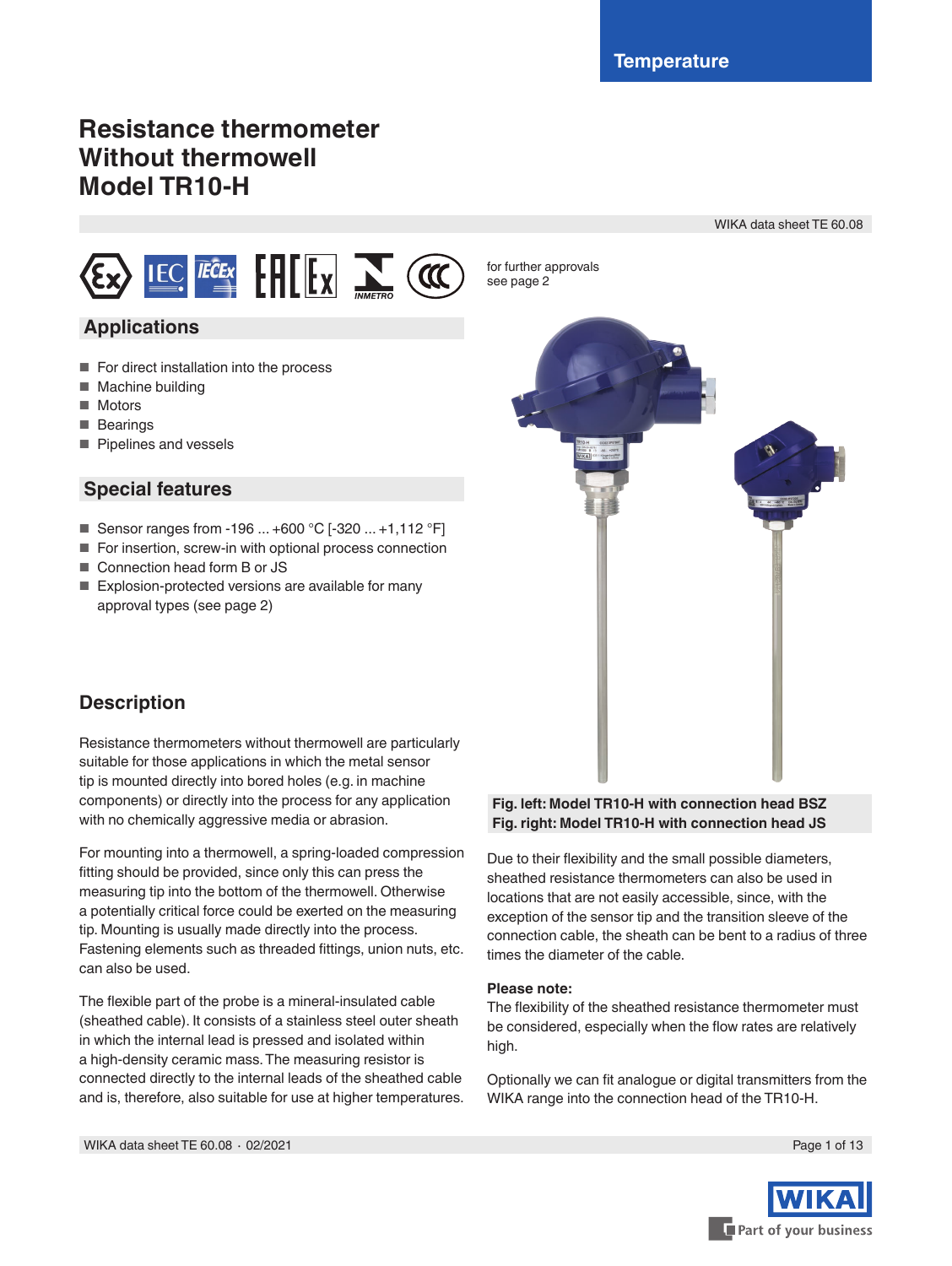# **Explosion protection (option)**

The permissible power,  $P_{max}$ , as well as the permissible ambient temperature, for the respective category can be seen on the certificate for hazardous areas or in the operating instructions.

Transmitters have own certificates for hazardous areas. The permissible ambient temperature ranges of the built-in transmitters can be taken from the corresponding transmitter operating instructions and approvals.

# **Approvals (explosion protection, further approvals)**

| Logo             | <b>Description</b>                                                                                                                                                                                                                                       |                                                                                                                                                                                                                                                                                                                                                                                                                                                        | <b>Country</b>                 |
|------------------|----------------------------------------------------------------------------------------------------------------------------------------------------------------------------------------------------------------------------------------------------------|--------------------------------------------------------------------------------------------------------------------------------------------------------------------------------------------------------------------------------------------------------------------------------------------------------------------------------------------------------------------------------------------------------------------------------------------------------|--------------------------------|
|                  | <b>EU declaration of conformity</b><br><b>EMC</b> directive <sup>1)</sup><br>EN 61326 emission (group 1, class B) and immunity (industrial application)<br>RoHS directive<br>■ ATEX directive (option)                                                   |                                                                                                                                                                                                                                                                                                                                                                                                                                                        | European Union                 |
|                  | Hazardous areas<br>- Exi<br>Zone 0 gas<br>Zone 1 mounting to zone 0 gas<br>Zone 1 gas<br>Zone 20 dust<br>Zone 21 dust<br>- Ex e <sup>2)</sup> Zone 1 gas<br>Zone 2 gas<br>Zone 21 dust<br>Zone 22 dust<br>- Ex n <sup>2</sup> Zone 2 gas<br>Zone 22 dust | II 1G Ex ia IIC T1  T6 Ga<br>II $1/2G$ Ex ia IIC T1  T6 Ga/Gb<br>II 2G Ex ia IIC T1  T6 Gb<br>II 1D Ex ia IIIC T125  T65 °C Da<br>Zone 21 mounting to zone 20 dust II 1/2D Ex ia IIIC T125  T65 °C Da/Db<br>II 2D Ex ia IIIC T125  T65 °C Db<br>II 2G Ex eb IIC T1  T6 Gb $3)$<br>II 3G Ex ec IIC T1  T6 Gc<br>II 2D Ex tb IIIC TX $^{\circ}$ C Db $^{\circ}$<br>II 3D Ex to IIIC TX °C Do<br>II 3G Ex nA IIC T1  T6 Gc X<br>II 3D Ex to IIIC TX °C Do |                                |
| <b>IEC FECEX</b> | <b>IECEx (option) - in conjunction with ATEX</b><br>Hazardous areas<br>- Ex i<br>Zone 0 gas<br>Zone 1 mounting to zone 0 gas<br>Zone 1 gas<br>Zone 20 dust<br>Zone 21 mounting to zone 20 dust<br>Zone 21 dust                                           | Ex ia IIC T1  T6 Ga<br>Ex ia IIC T1  T6 Ga/Gb<br>Ex ia IIC T1  T6 Gb<br>Ex ia IIIC T125  T65 °C Da<br>Ex ia IIIC T125  T65 °C Da/Db<br>Ex ia IIIC T125  T65 °C Db                                                                                                                                                                                                                                                                                      | International                  |
| Fff[x]           | <b>EAC</b> (option)<br>Hazardous areas<br>- Ex i<br>Zone 0 gas<br>Zone 1 gas<br>Zone 20 dust<br>Zone 21 dust<br>- Ex $n^{2}$ Zone 2 gas                                                                                                                  | 0 Ex ia IIC T6  T1 Ga X<br>1 Ex ia IIC T6  T1 Gb X<br>Ex ia IIIC T80  T440 °C Da X<br>Ex ia IIIC T80  T440 °C Db X<br>2Ex nA IIC T6  T1 Gc X                                                                                                                                                                                                                                                                                                           | Eurasian Economic<br>Community |
| $\mathfrak{E}$   | <b>Ex Ukraine (option)</b><br>Hazardous areas<br>- Ex i<br>Zone 0 gas<br>Zone 1 gas<br>Zone 20 dust<br>Zone 21 dust                                                                                                                                      | II 1G Ex ia IIC T1  T6 Ga<br>II 2G Ex ia IIC T1  T6 Gb<br>II 1D Ex ia IIIC T65°C Da<br>II 2D Ex ia IIIC T65°C Db                                                                                                                                                                                                                                                                                                                                       | Ukraine                        |
|                  | <b>INMETRO</b> (option)<br>Hazardous areas<br>- Ex i<br>Zone 0 gas<br>Zone 1 mounting to zone 0 gas<br>Zone 20 dust<br>Zone 21 mounting to zone 20 dust                                                                                                  | Ex ia IIC T3  T6 Ga<br>Ex ia IIC T3  T6 Ga/Gb<br>Ex ia IIIC T125  T65 °C Da<br>Ex ia IIIC T125  T65 °C Da/Db                                                                                                                                                                                                                                                                                                                                           | <b>Brazil</b>                  |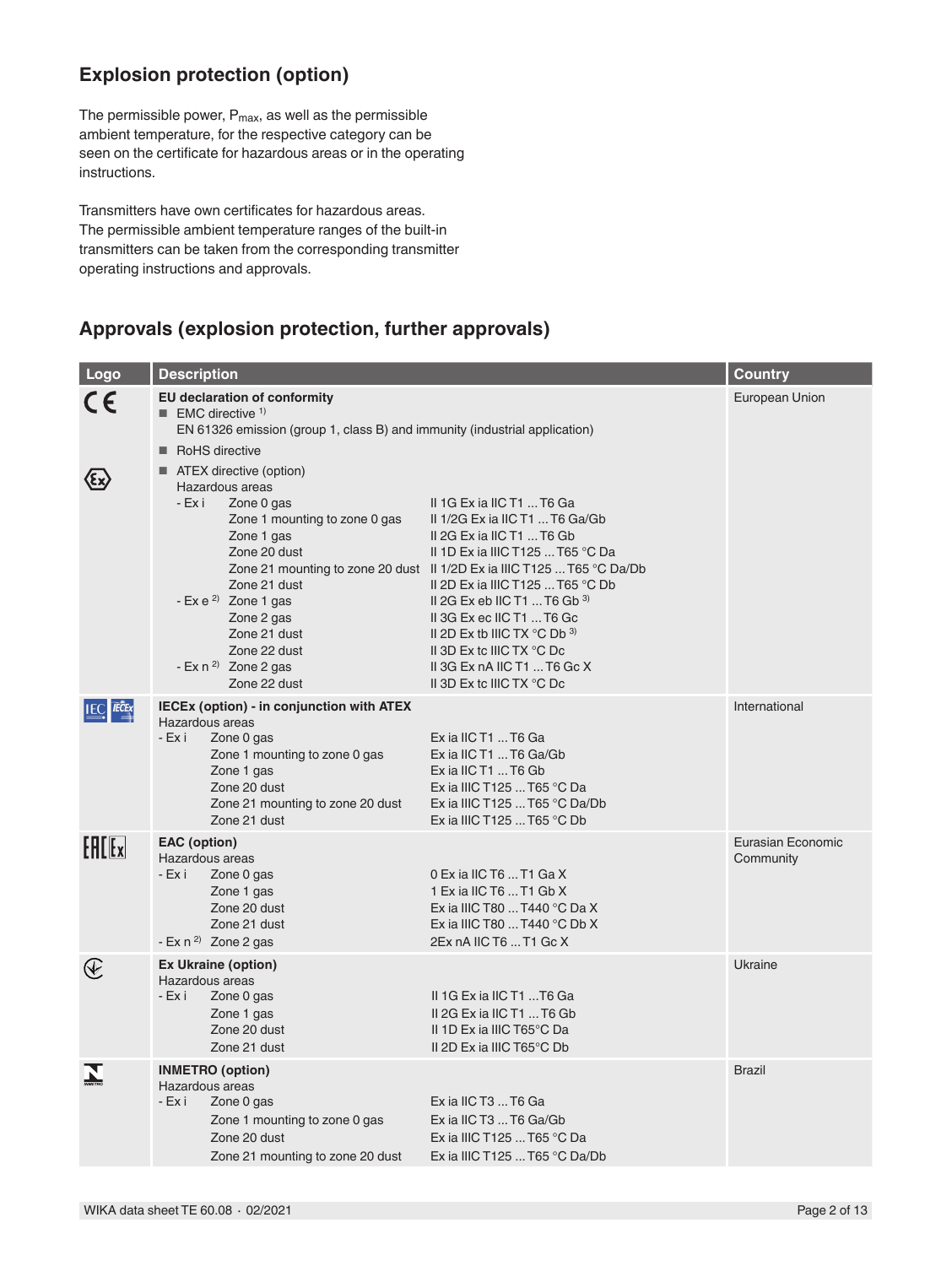| Logo                  | <b>Description</b>                                                                                                                                                                                                     |                                                                                                                                                                                                                                    | <b>Country</b> |
|-----------------------|------------------------------------------------------------------------------------------------------------------------------------------------------------------------------------------------------------------------|------------------------------------------------------------------------------------------------------------------------------------------------------------------------------------------------------------------------------------|----------------|
|                       | CCC (option) <sup>3)</sup><br>Hazardous areas<br>- Exi<br>Zone 0 Gas<br>Zone 1 Gas<br>Zone 2 Gas<br>Zone 20 Staub<br>Zone 21 Staub<br>- Ex e <sup>2)</sup> Zone 1 Gas<br>Zone 2 Gas<br>- Ex n <sup>2)</sup> Zone 2 Gas | Ex ia IIC T1 $\sim$ T6 Ga<br>Ex ia IIC T1 $\sim$ T6 Gb<br>Ex ic IIC T1 $\sim$ T6 Gc<br>Ex iaD 20 T65/T95/T125°C<br>Ex iaD 21 T65/T95/T125°C<br>Ex eb IIC T1 $\sim$ T6 Gb<br>Ex ec IIC T1 $\sim$ T6 Gc<br>Ex nA IIC T1 $\sim$ T6 Gc | China          |
| $\mathbb{Z}^2$        | <b>KCs - KOSHA (option)</b><br>Hazardous areas<br>$-Ex$ i<br>Zone 0 gas<br>Zone 1 gas                                                                                                                                  | $Ex$ ia IIC T4 $$ T6<br>$Ex$ ib IIC T4  T6                                                                                                                                                                                         | South Korea    |
|                       | PESO (option)<br>Hazardous areas<br>- Ex i<br>Zone 0 gas<br>Zone 1 mounting to zone 0 gas<br>Zone 1 gas                                                                                                                | Ex ia IIC T1  T6 Ga<br>Ex ia IIC T1  T6 Ga/Gb<br>Ex ia IIC T1  T6 Gb                                                                                                                                                               | India          |
| $\bigodot$            | <b>GOST</b> (option)<br>Metrology, measurement technology                                                                                                                                                              |                                                                                                                                                                                                                                    | Russia         |
| ၆                     | KazInMetr (option)<br>Metrology, measurement technology                                                                                                                                                                |                                                                                                                                                                                                                                    | Kazakhstan     |
| $\sim$                | <b>MTSCHS (option)</b><br>Permission for commissioning                                                                                                                                                                 |                                                                                                                                                                                                                                    | Kazakhstan     |
| ®                     | <b>BelGIM</b> (option)<br>Metrology, measurement technology                                                                                                                                                            |                                                                                                                                                                                                                                    | <b>Belarus</b> |
| $\boldsymbol{\Theta}$ | <b>UkrSEPRO</b> (option)<br>Metrology, measurement technology                                                                                                                                                          |                                                                                                                                                                                                                                    | Ukraine        |
|                       | <b>Uzstandard (option)</b><br>Metrology, measurement technology                                                                                                                                                        |                                                                                                                                                                                                                                    | Uzbekistan     |

1) Only for built-in transmitter

2) Not with model JS connection head (see "Connection heads") 3) Without transmitter

Instruments marked with "ia" may also be used in areas only requiring instruments marked with "ib" or "ic".

If an instrument with "ia" marking has been used in an area with requirements in accordance with "ib" or "ic", it can no longer be operated in areas with requirements in accordance with "ia" afterwards.

Approvals and certificates, see website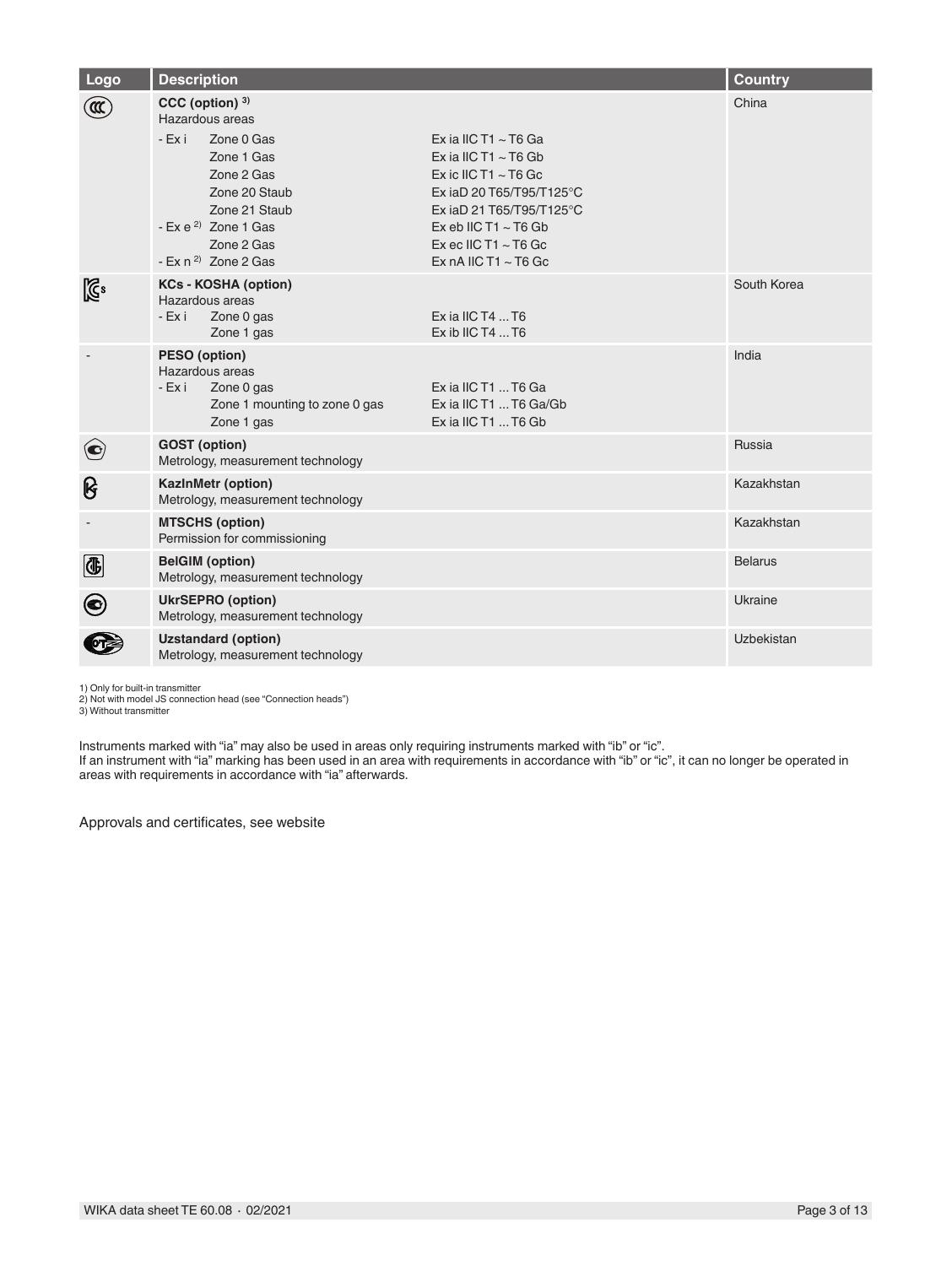### **Sensor**

#### **Measuring element**

Pt100, Pt1000<sup>1)</sup> (measuring current: 0.1 ... 1.0 mA)<sup>2)</sup>

| <b>Connection method</b> |                                                                   |  |  |  |
|--------------------------|-------------------------------------------------------------------|--|--|--|
| <b>Single elements</b>   | $1 \times 2$ -wire<br>$1 \times 3$ -wire<br>$1 \times 4$ -wire    |  |  |  |
| <b>Dual elements</b>     | $2 \times 2$ -wire<br>$2 \times 3$ -wire<br>$2 \times 4$ -wire 3) |  |  |  |

| Validity limits of class accuracy per EN 60751 |                            |              |  |  |  |
|------------------------------------------------|----------------------------|--------------|--|--|--|
| <b>Class</b>                                   | <b>Sensor construction</b> |              |  |  |  |
|                                                | Wire-wound                 | Thin-film    |  |  |  |
| Class B                                        | $-196+600$ °C              | $-50+500$ °C |  |  |  |
| Class $A^{(4)}$                                | $-100+450$ °C              | $-30+300$ °C |  |  |  |
| Class AA <sup>4)</sup>                         | $-50 - +250$ °C            | 0150 °C      |  |  |  |

1) Pt1000 only available as a thin-film measuring resistor

2) For detailed specifications for Pt100 sensors, see Technical information IN 00.17 at www.wika.com. 3) Not with 3 mm diameter

4) Not with 2-wire connection method

The table shows the temperature ranges listed in the respective standards, in which the tolerance values (class accuracies) are valid.

- The combinations of a 2-wire connection with class A or class AA are not permissible, since the lead resistance of the MI cable and the connection lead negates the higher sensor accuracy.
- When using a 3-wire connection, we recommend not to exceed a probe length, including the connection cable, of approx. 30 m.
- Longer probe/cable lengths should be designed with a 4-wire connection.

#### **Metal probe**

Material: Stainless steel Diameter: 2, 3, 6 or 8 mm Length: selectable Regardless of the design, the first 60 mm of the sensor tip must not be bent.

For temperature measurement in a solid body, the diameter of the bore into which the probe should be inserted, should be no more than 1 mm larger than the probe diameter.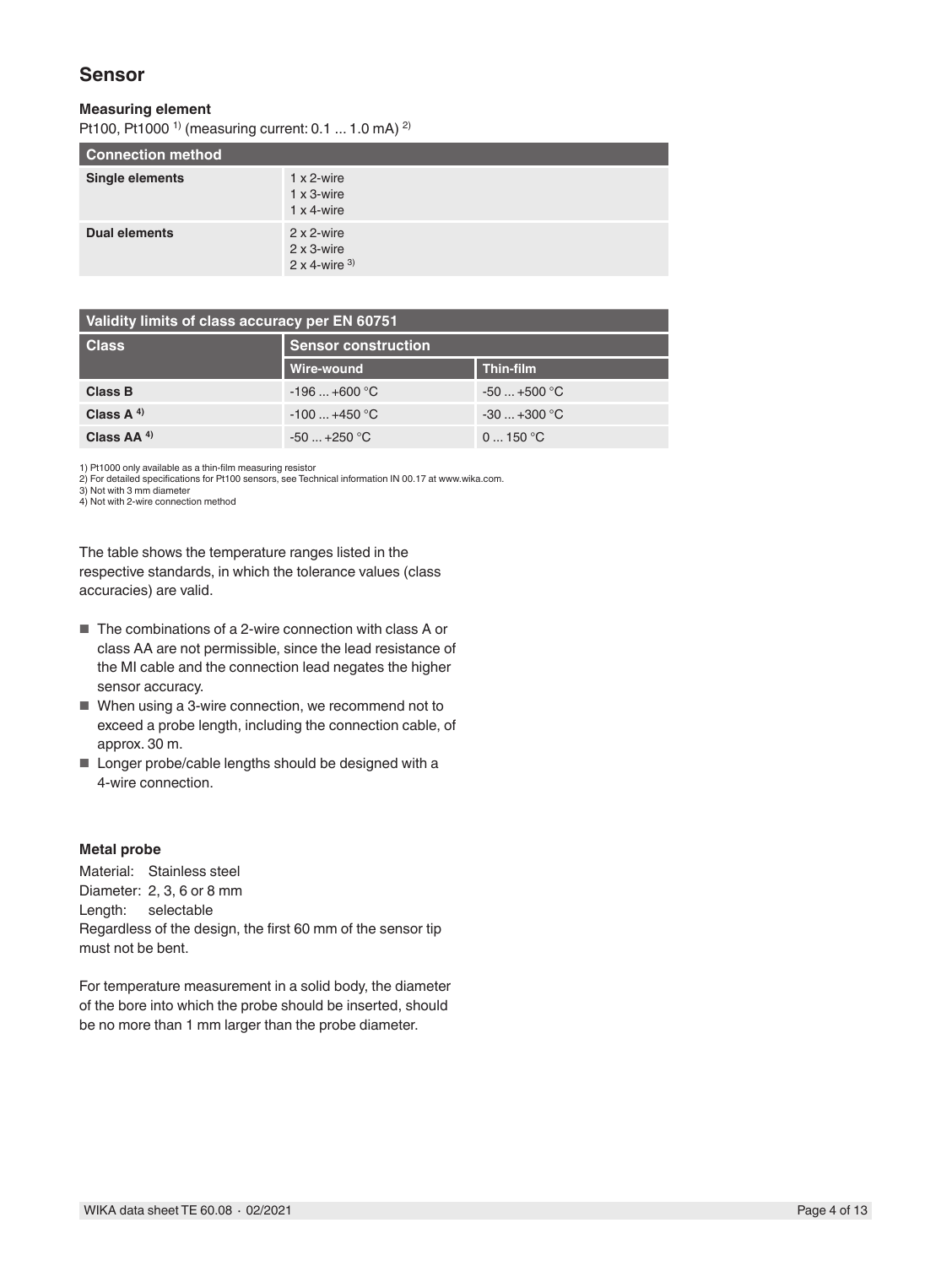#### **Electrical connection** (colour code per IEC/EN 60751)

■ Connection head form **B** 



■ Connection head model JS



For the electrical connections of built-in temperature transmitters see the corresponding data sheets or operating instructions.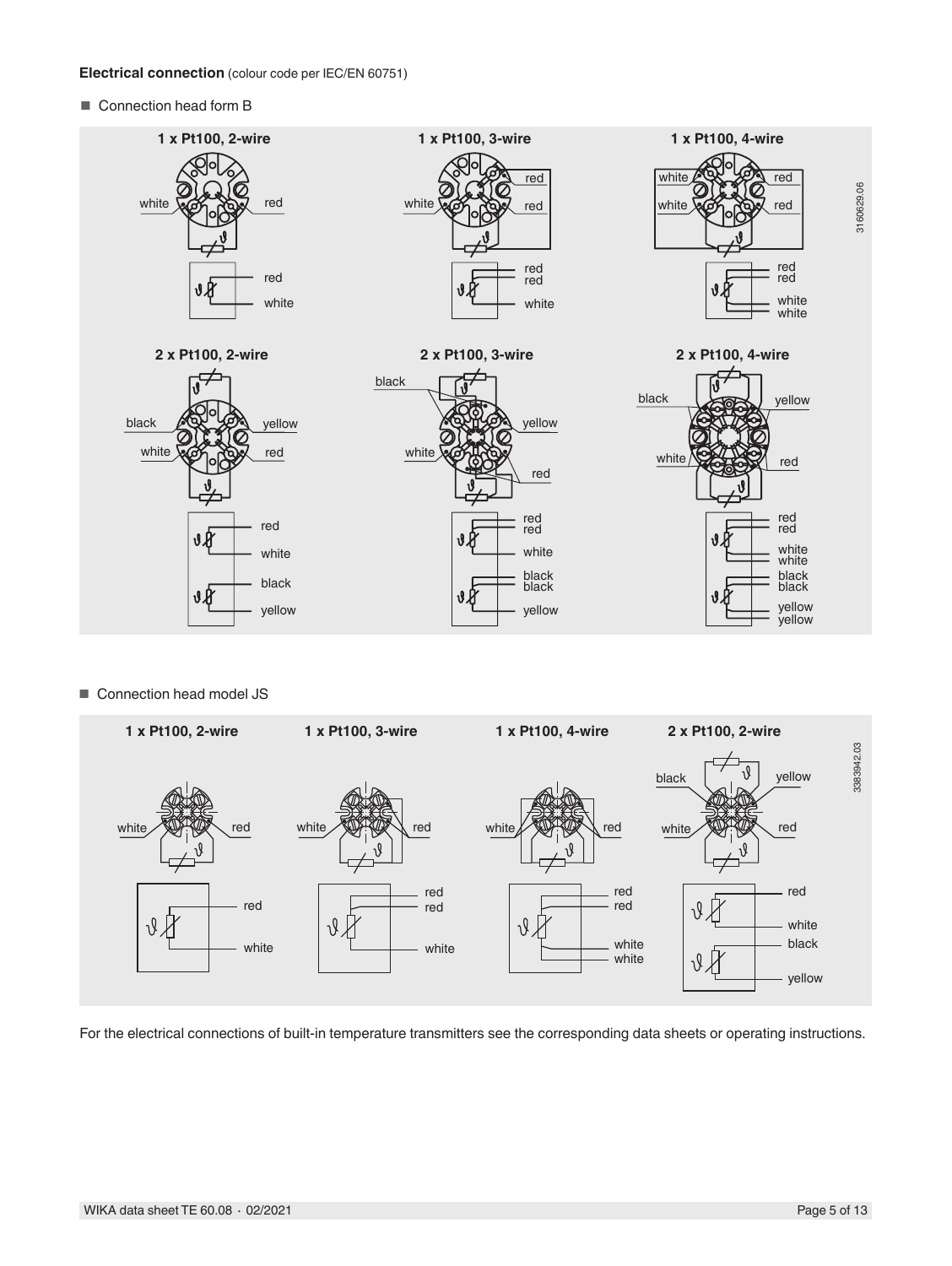# **Connection head**

**BVS** Stainless

steel



M20 x 1.5<sup>3)</sup> IP65 Precision-cast screw-

**BSS-H** Aluminium M20 x 1.5 or <sup>1</sup>/<sub>2</sub> NPT <sup>3)</sup> IP65 Raised hinged cover with

**BSZ-K** Plastic M20 x 1.5 or <sup>1</sup>/<sub>2</sub> NPT<sup>3)</sup> IP65 Spherical hinged cover

**BSZ-HK** Plastic M20 x 1.5 or <sup>1/2</sup> NPT <sup>3)</sup> IP65 Raised hinged cover with

| <b>Model</b>                      | <b>Explosion protection</b> |                            |                                |                                |                            |                                  |  |
|-----------------------------------|-----------------------------|----------------------------|--------------------------------|--------------------------------|----------------------------|----------------------------------|--|
|                                   | Without                     | Ex i (gas)<br>Zone 0, 1, 2 | Ex i (dust)<br>Zone 20, 21, 22 | Ex e (gas)<br><b>Zone 1, 2</b> | Ex t (dust)<br>Zone 21, 22 | Ex nA (gas)<br>Zone <sub>2</sub> |  |
| <b>JS</b>                         | $\mathsf{x}$                | $\mathsf{x}$               | $\mathsf{x}$                   | ۰.                             | $\sim$                     | $\overline{\phantom{a}}$         |  |
| <b>BS</b>                         | $\mathsf{x}$                | $\mathsf{x}$               | $\boldsymbol{\mathsf{x}}$      | $\overline{\phantom{a}}$       | $\sim$                     | $\overline{\phantom{a}}$         |  |
| <b>BSZ</b>                        | $\mathsf{x}$                | $\mathsf{x}$               | $\mathsf{x}$                   | $x^{6}$                        | $x^{6}$                    | $x^{7}$                          |  |
| <b>BSZ-H</b>                      | $\mathsf{x}$                | $\mathsf{x}$               | $\mathsf{x}$                   | $x^{6}$                        | $x^{6}$                    | $x^{7}$                          |  |
| BSZ-H (2x cable outlet)           | $\mathsf{X}$                | $\mathsf{x}$               | $\boldsymbol{\mathsf{x}}$      | $x^{6}$                        | $x^{6}$                    | $x^{7}$                          |  |
| <b>BSZ-H / DIH10<sup>2)</sup></b> | $\mathsf{x}$                | $\mathsf{x}$               | $\overline{\phantom{a}}$       | $\overline{\phantom{a}}$       | $\sim$                     | $\overline{\phantom{a}}$         |  |
| <b>BSS</b>                        | $\mathsf{x}$                | $\mathsf{x}$               | $\overline{\phantom{a}}$       | $\overline{\phantom{a}}$       | $\overline{\phantom{a}}$   | $\overline{\phantom{a}}$         |  |
| <b>BSS-H</b>                      | $\mathsf{x}$                | $\mathsf{x}$               | $\overline{\phantom{a}}$       | $\overline{\phantom{a}}$       | $\sim$                     | $\overline{\phantom{a}}$         |  |
| <b>BVS</b>                        | $\mathsf{x}$                | $\mathsf{x}$               | $\overline{\phantom{a}}$       | $\overline{\phantom{a}}$       | $\overline{\phantom{a}}$   | $\overline{\phantom{a}}$         |  |
| <b>BSZ-K</b>                      | $\mathsf{x}$                | $\mathsf{x}$               | $\overline{\phantom{a}}$       | $\overline{\phantom{a}}$       | $\overline{\phantom{a}}$   | $\overline{\phantom{a}}$         |  |
| <b>BSZ-HK</b>                     | $\mathsf{x}$                | $\mathsf{x}$               | $\overline{\phantom{a}}$       | ۰.                             | $\sim$                     | $\overline{\phantom{a}}$         |  |

clamping lever

with cylinder head screw

cylinder head screw

on lid

1) IP ingress protection of the connection head. The IP ingress protections of the complete instrument TR10-H must not inevitably correspond to the connection head.

2) LED display DIH10

3) Standard (others on request)

4) Ingress protections, which describe temporary or lasting submersion, available on request

5) RAL 5022

6) Only ATEX and CCC

7) Only ATEX, CCC and EAC

Blue, lacquered  $5$  M24 x 1.5,  $\frac{1}{2}$  NPT

Black M24 x 1.5

Black M24 x 1.5

M24 x 1.5

Blank, electropolished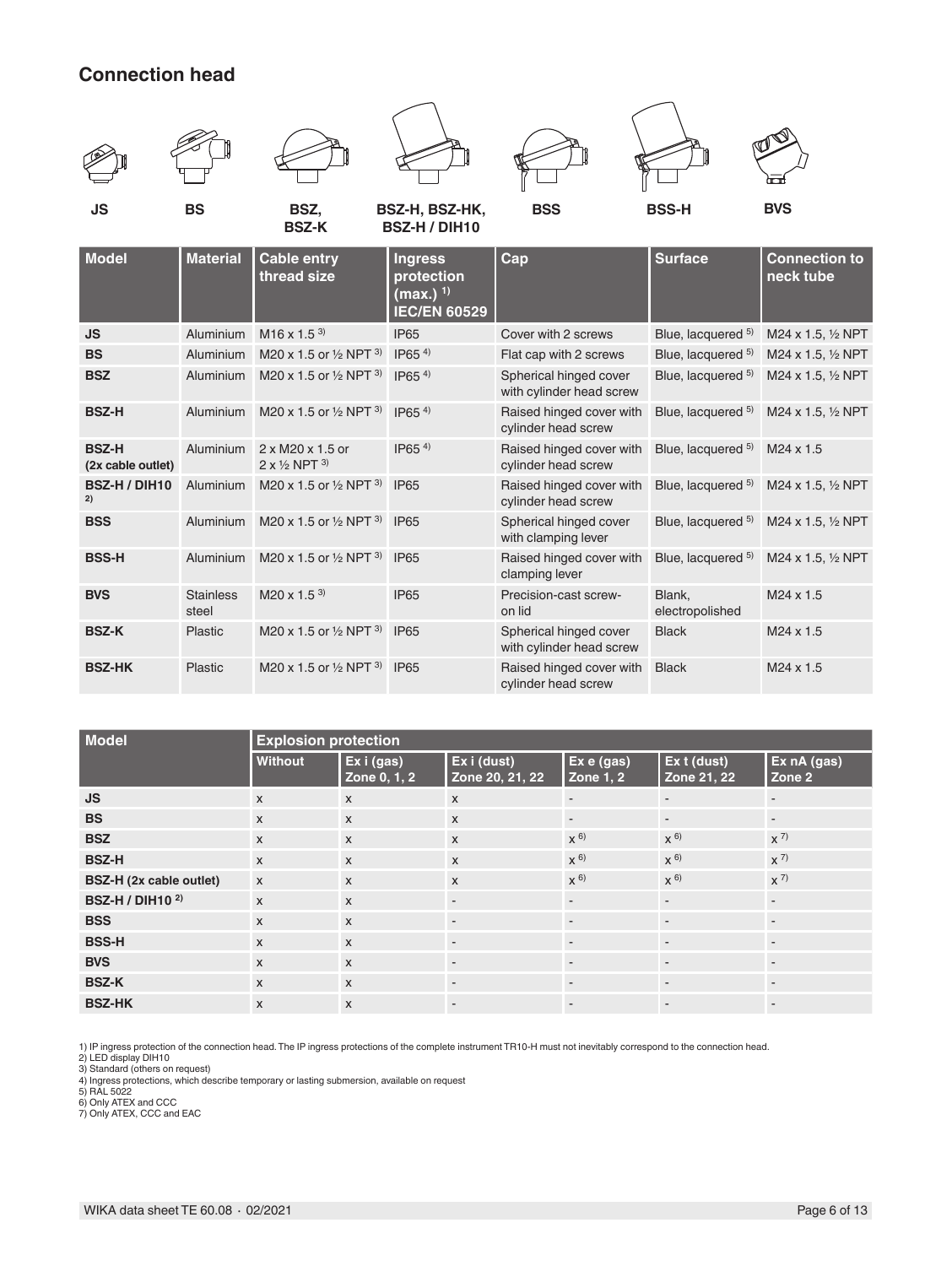# **Connection head with digital display (option)**



**Connection head BSZ-H with LED display model DIH10** see data sheet AC 80.11

To operate the digital displays, a transmitter with a 4 ... 20 mA output is always required.

### **Cable entry**









**nickel-plated**

The figures show examples of connection heads.

| <b>Cable entry</b>                                                     | Cable entry thread size        | Min./max. ambient temperature                  |
|------------------------------------------------------------------------|--------------------------------|------------------------------------------------|
| Standard cable entry <sup>1)</sup>                                     | M20 x 1.5 or $\frac{1}{2}$ NPT | $-40+80$ °C                                    |
| Plastic cable gland (cable $\varnothing$ 6  10 mm) <sup>1)</sup>       | M20 x 1.5 or $\frac{1}{2}$ NPT | $-40+80 °C$                                    |
| Plastic cable gland (cable $\varnothing$ 6  10 mm), Ex e <sup>1)</sup> | M20 x 1.5 or 1/2 NPT           | $-20+80$ °C (standard)<br>$-40+70$ °C (option) |
| Nickel-plated brass cable gland (cable $\varnothing$ 6  12 mm)         | M20 x 1.5 or $\frac{1}{2}$ NPT | $-60^{2}$ / $-40$ $+80^{\circ}$ C              |

| <b>Cable entry</b>                       | <b>Colour</b>    | <b>Ingress</b><br>protection<br>(max.) <sup>3)</sup><br><b>IEC/EN 60529</b> | <b>Explosion protection</b> |                               |                                             |                               |                                                     |                           |
|------------------------------------------|------------------|-----------------------------------------------------------------------------|-----------------------------|-------------------------------|---------------------------------------------|-------------------------------|-----------------------------------------------------|---------------------------|
|                                          |                  |                                                                             | without                     | Ex i (gas)<br>Zone 0.<br>1, 2 | $\vert$ Ex i (dust)<br>l Zone 20.<br>21, 22 | Ex e (gas)<br><b>Zone 1.2</b> | $\vert$ Ex t (dust) $\vert$ Ex nA<br>Zone 21.<br>22 | (gas)<br>Zone 2           |
| Standard cable entry <sup>1)</sup>       | <b>Blank</b>     | <b>IP65</b>                                                                 | $\mathsf{x}$                | $\mathsf{x}$                  | $\blacksquare$                              |                               |                                                     |                           |
| Plastic cable gland $1$                  | Black or<br>grey | IP66 <sup>4</sup>                                                           | $\mathsf{x}$                | $\mathbf{x}$                  | $\overline{a}$                              | $\overline{a}$                | $\overline{a}$                                      | $\overline{\phantom{a}}$  |
| Plastic cable gland, $Ex e^{-1}$         | Light blue       | IP66 <sup>4</sup>                                                           | $\mathsf{x}$                | $\mathsf{x}$                  | $\mathsf{x}$                                | $\blacksquare$                | $\sim$                                              | $\overline{\phantom{a}}$  |
| Plastic cable gland, $Ex e^{-1}$         | <b>Black</b>     | IP66 <sup>4</sup>                                                           | $\mathsf{x}$                | $\mathsf{x}$                  | $\mathsf{x}$                                | X                             | $\boldsymbol{\mathsf{X}}$                           | $\mathsf{x}$              |
| Nickel-plated brass cable gland          | <b>Blank</b>     | IP66 <sup>4</sup>                                                           | $\mathsf{x}$                | $\mathsf{x}$                  | $\mathsf{x}$                                | $\overline{a}$                | $\overline{a}$                                      | $\overline{\phantom{a}}$  |
| Nickel-plated brass cable gland,<br>Ex e | <b>Blank</b>     | IP66 <sup>4</sup>                                                           | $\mathsf{x}$                | $\boldsymbol{\mathsf{X}}$     | $\boldsymbol{\mathsf{x}}$                   | X                             | $\boldsymbol{\mathsf{x}}$                           | $\boldsymbol{\mathsf{X}}$ |

1) Not available for BVS connection head 2) Special version on request (only available with selected approvals), other temperatures on request

3) IP ingress protection of the connection head. The IP ingress protections of the cable entry must not inevitably correspond to the IP ingress protections of the complete instrument TR10-H.<br>4) Ingress protections, which d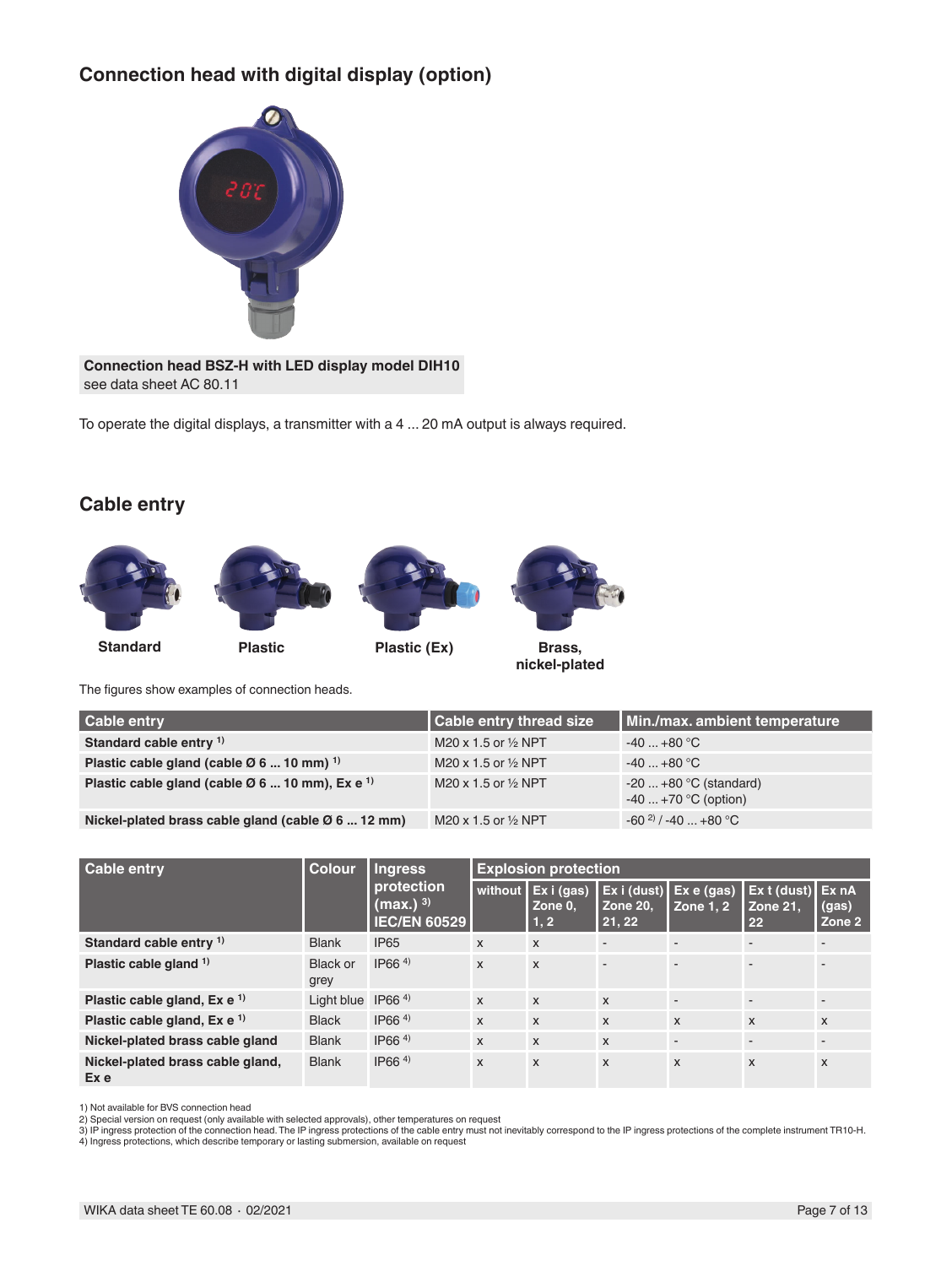### **Ingress protection per IEC/EN 60529**

#### **Degrees of protection against solid foreign bodies (defined by the first index number)**

| l First index number | Degree of protection / short description | <b>I</b> Test parameter |
|----------------------|------------------------------------------|-------------------------|
|                      | Dust-protected                           | per IEC/EN 60529        |
|                      | Dust-tight                               | per IEC/EN 60529        |

#### **Degrees of protection against water (defined by the second index number)**

| Second index number | Degree of protection / short description                       | Test parameter   |
|---------------------|----------------------------------------------------------------|------------------|
| $\overline{4}$      | Protected against splash water                                 | per IEC/EN 60529 |
| 5                   | Protected against water jets                                   | per IEC/EN 60529 |
| 6                   | Protected against strong water jets                            | per IEC/EN 60529 |
| $7^{1}$             | Protected against the effects of temporary immersion in water  | per IEC/EN 60529 |
| $8^{1}$             | Protected against the effects of continuous immersion in water | by agreement     |

1) Ingress protections, describing temporary or permanent immersion, on request

Standard ingress protection of model TR10-H is IP65.

The stated degrees of protection apply under the following conditions:

- Use of a suitable cable gland
- Use of a cable cross-section appropriate for the gland or select the appropriate cable gland for the available cable
- Adhere to the tightening torques for all threaded connections

# **Transmitter**

#### **Mounting on the terminal plate**

With mounting on the terminal plate, the transmitter replaces the terminal block.



Fig. left: Terminal plate with mounted transmitter (here: model T32) Fig. right: Terminal plate prepared for transmitter mounting

#### **Mounted within the cap of the connection head**

Mounting the transmitter in the cap of the connection head is preferable to mounting it on the terminal plate. With this type of mounting, for one, a better thermal insulation is ensured, and in addition, exchange and mounting for servicing is simplified.

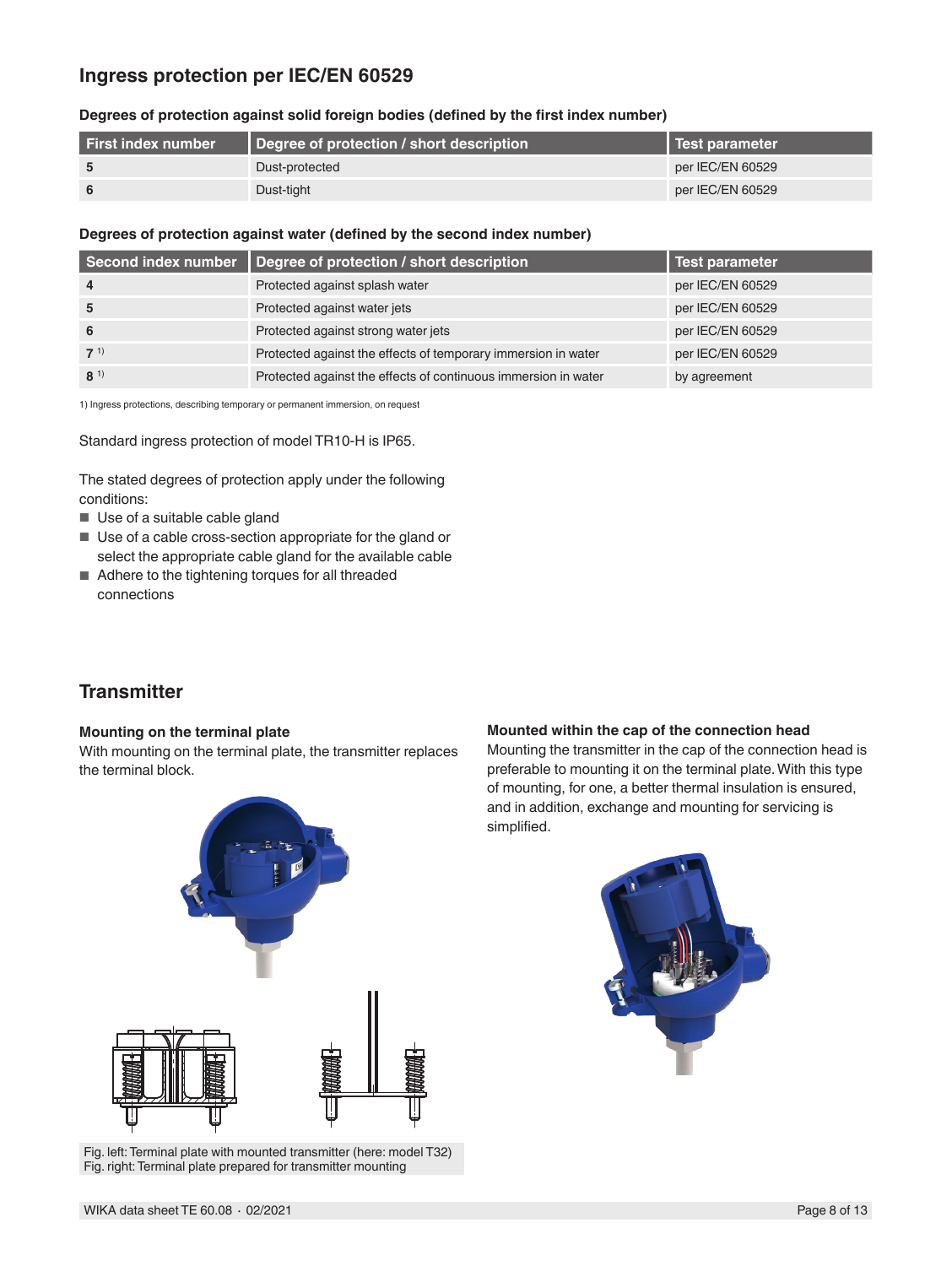





| Output signal 4  20 mA, HART <sup>®</sup> protocol |                           |                 |                           |  |  |
|----------------------------------------------------|---------------------------|-----------------|---------------------------|--|--|
| Transmitter (selectable versions)                  | Model T15                 | Model T32       | Model T91.20              |  |  |
| Data sheet                                         | TE 15.01                  | <b>TE 32.04</b> | TE 91.01                  |  |  |
| Output                                             |                           |                 |                           |  |  |
| 420mA                                              | $\boldsymbol{\mathsf{x}}$ | $\mathsf{x}$    | $\boldsymbol{\mathsf{x}}$ |  |  |
| HART <sup>®</sup> protocol                         |                           | X               |                           |  |  |
| <b>Connection method</b>                           |                           |                 |                           |  |  |
| 1 x 2-wire, 3-wire or 4-wire                       | $\boldsymbol{\mathsf{x}}$ | X               | $\mathsf{x}$              |  |  |
| <b>Measuring current</b>                           | $< 0.2$ mA                | $< 0.3$ mA      | 0.81mA                    |  |  |
| <b>Explosion protection</b>                        | Optional                  | Optional        |                           |  |  |

#### **Possible mounting positions for transmitters**

| <b>Connection head</b>         | <b>T15</b> | <b>T32</b> | T91.20  |
|--------------------------------|------------|------------|---------|
| <b>JS</b>                      | -          |            | $\circ$ |
| <b>BS</b>                      | $\circ$    | ۰          |         |
| BSZ, BSZ-K                     | $\circ$    | $\circ$    |         |
| BSZ-H, BSZ-HK                  |            |            |         |
| <b>BSZ-H</b> (2x cable outlet) |            |            |         |
| BSZ-H / DIH10                  | $\circ$    | $\circ$    |         |
| <b>BSS</b>                     | $\circ$    | $\circ$    |         |
| <b>BSS-H</b>                   |            |            |         |
| <b>BVS</b>                     | $\circ$    | $\circ$    |         |

○ Mounted instead of terminal block ● Mounted within the cap of the connection head – Mounting not possible

The mounting of a transmitter on the terminal plate is possible with all the connection heads listed here. The fitting of a transmitter in the (screw) cap of a connection head is not possible.

Mounting of 2 transmitters on request.

For a correct determination of the overall measuring deviation, the sensor and transmitter measuring deviations must be added.

#### **Functional safety (option) with temperature transmitter model T32**



In safety-critical applications, the entire measuring chain must be taken into consideration in terms of the safety parameters. The SIL classification allows the assessment of the risk reduction reached by the safety installations.

Selected TR10-H resistance thermometers, in combination with a suitable temperature transmitter (e.g. model T32.1S, TÜV certified SIL version for protection systems developed

in accordance with IEC 61508), are suitable as sensors for safety functions to SIL 2.

For detailed specifications, see Technical information IN 00.19 at www.wika.com.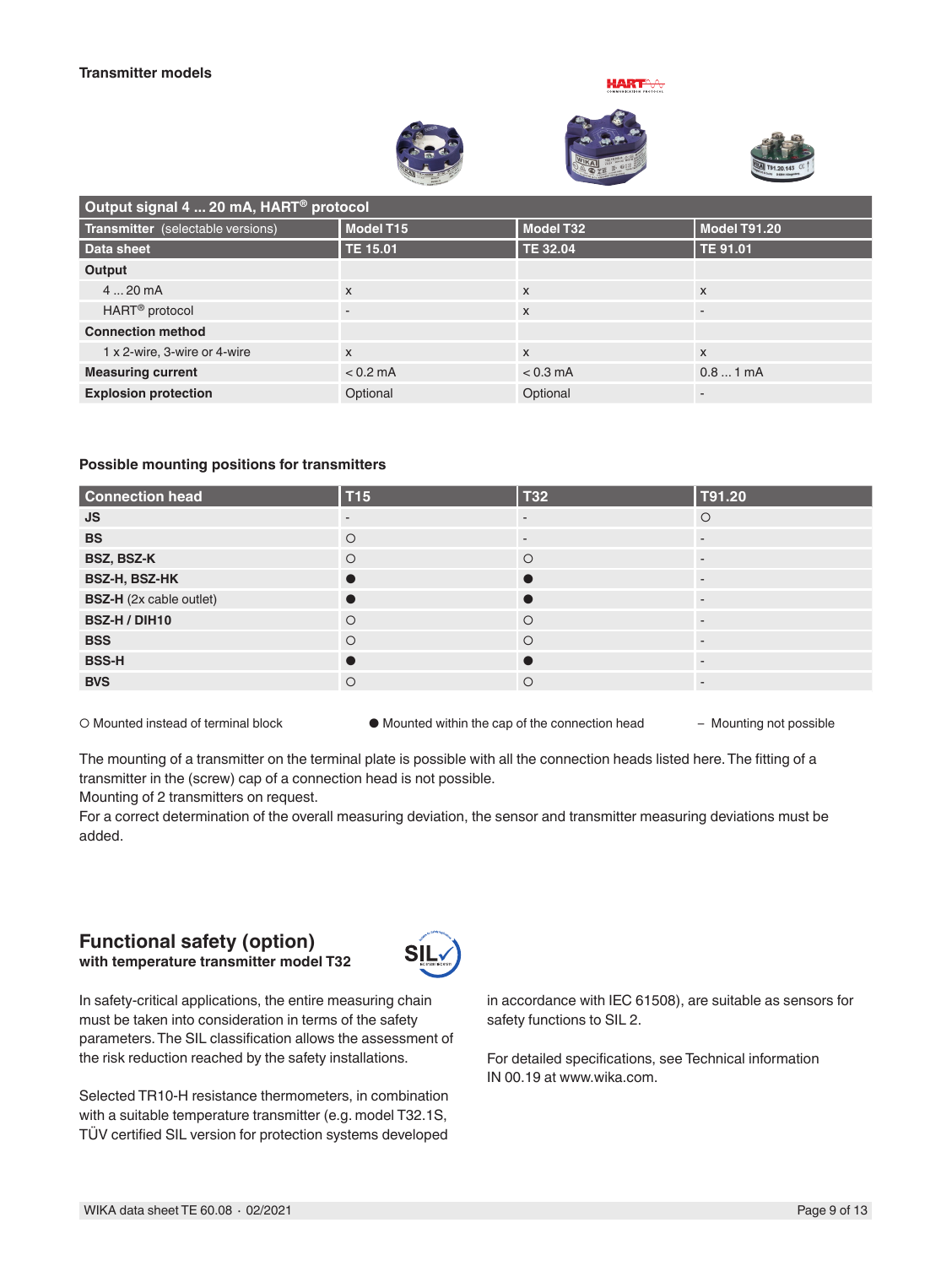# **Process connections**

The TR10-H sheathed resistance thermometers can be fitted optionally with the process connections shown below. The insertion length A ( $U_1$  or  $U_2$ ) can be customised. The neck length N (M<sub>H</sub>) depends on the type of process connection specified.

To minimise heat dissipation errors via the threaded connection, the insertion length, A, should be at least 25 mm long. The position of the threaded connection is specified by the dimension N  $(M_H)$ , and is not dependent on the connection type.

#### ■ **Without process connection**

This version is designed mainly for mounting in one of the available compression fittings. All heads of the size form B and KN can be used.

The neck length  $N(M_H)$  here is only the height of the hexagon at the top of the thermowell.  $N(M_H)$  is always 10 mm.

#### **Please note:**

- For parallel threads (e.g.  $G \frac{1}{2}$ ) the dimensioning always refers to the sealing collar of the threaded connector nearest the process.
- For tapered threads (e.g. NPT) the measurement plane is located approx. in the centre of the thread.



#### ■ Without process connection (miniature version) This version is designed mainly for mounting in one of the available compression fittings. Only connection heads of the JS design can be used.

The neck length  $N(M_H)$  here is only the height of the hexagon at the top of the thermowell.  $N$  (M<sub>H</sub>) is always 7 mm.

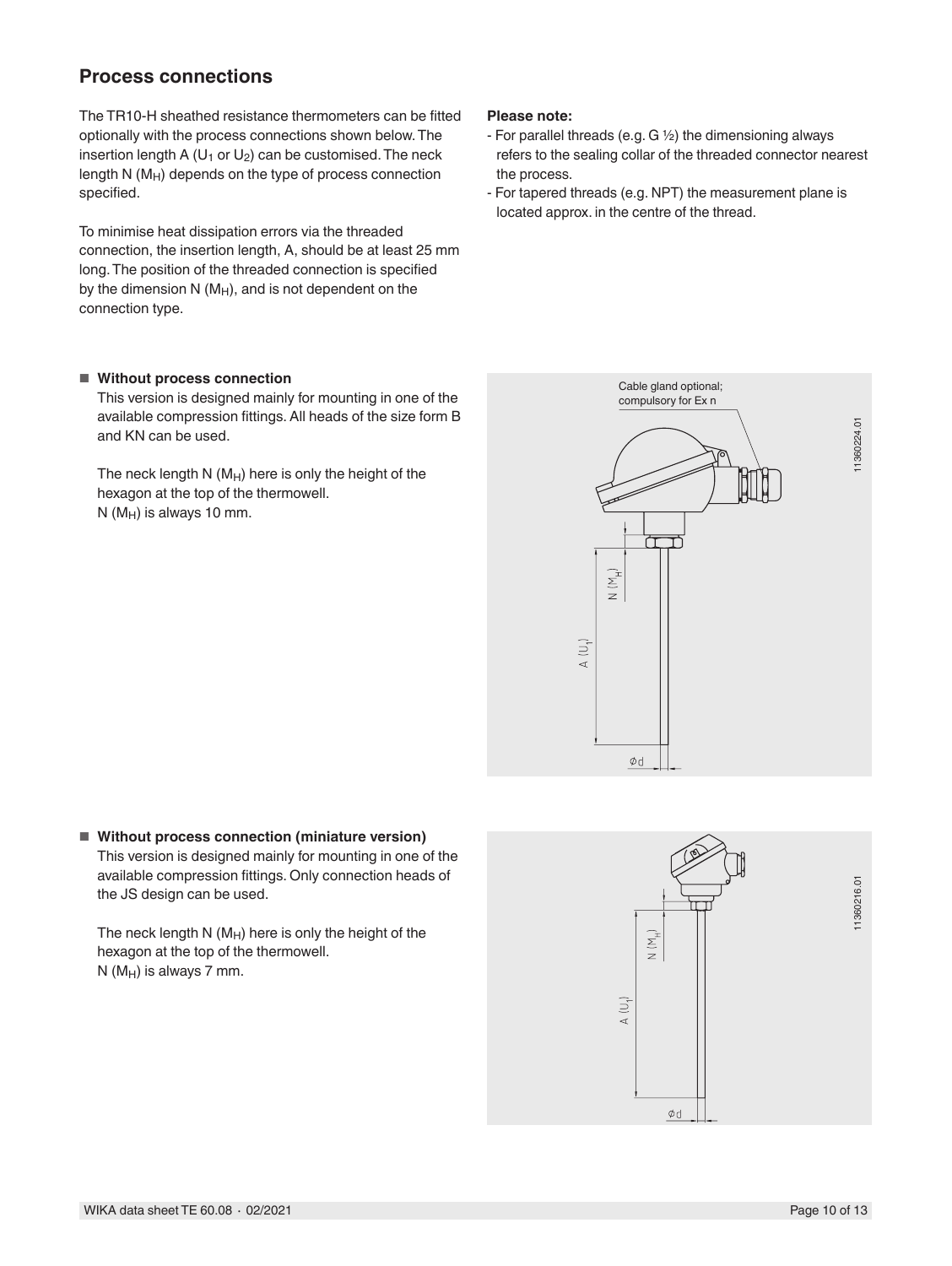#### ■ **Protruded fixed threaded connection**

This version is used for the mounting of thermometers into threaded couplings with female threads.

Insertion length A: In accordance with customer specification Material: Stainless steel, others on request

The probe must be rotated in order to screw it into the process. Therefore, this design must first be mounted mechanically and it can then be electrically connected.



#### ■ **Compression fitting**

This version allows simple adjustment to the required insertion length at the mounting point.

Since the compression fitting is movable on the probe, the A and N  $(M_H)$  dimensions define the as-delivered condition. The length of the compression fitting determines the smallest possible neck length  $N$  ( $M_H$ ) of approx. 40 mm.

Material: Stainless steel Ferrule material: Stainless steel or PTFE

Stainless steel ferrules can be adjusted once; once they have been unscrewed, sliding along the sheath is no longer possible.

- Max. temperature at process connection 500 °C (unpressurised)
- $\blacksquare$  Max. pressure load 20 bar (at max. 150 °C, Ø 6 mm)

PTFE ferrules can be adjusted several times, after unscrewing, repeated sliding along the sheath is still possible.

- Max. temperature at process connection 150 °C
- For use without pressure

For sheathed resistance thermometers with a  $\varnothing$  of 2 mm, only PTFE ferrules are approved.

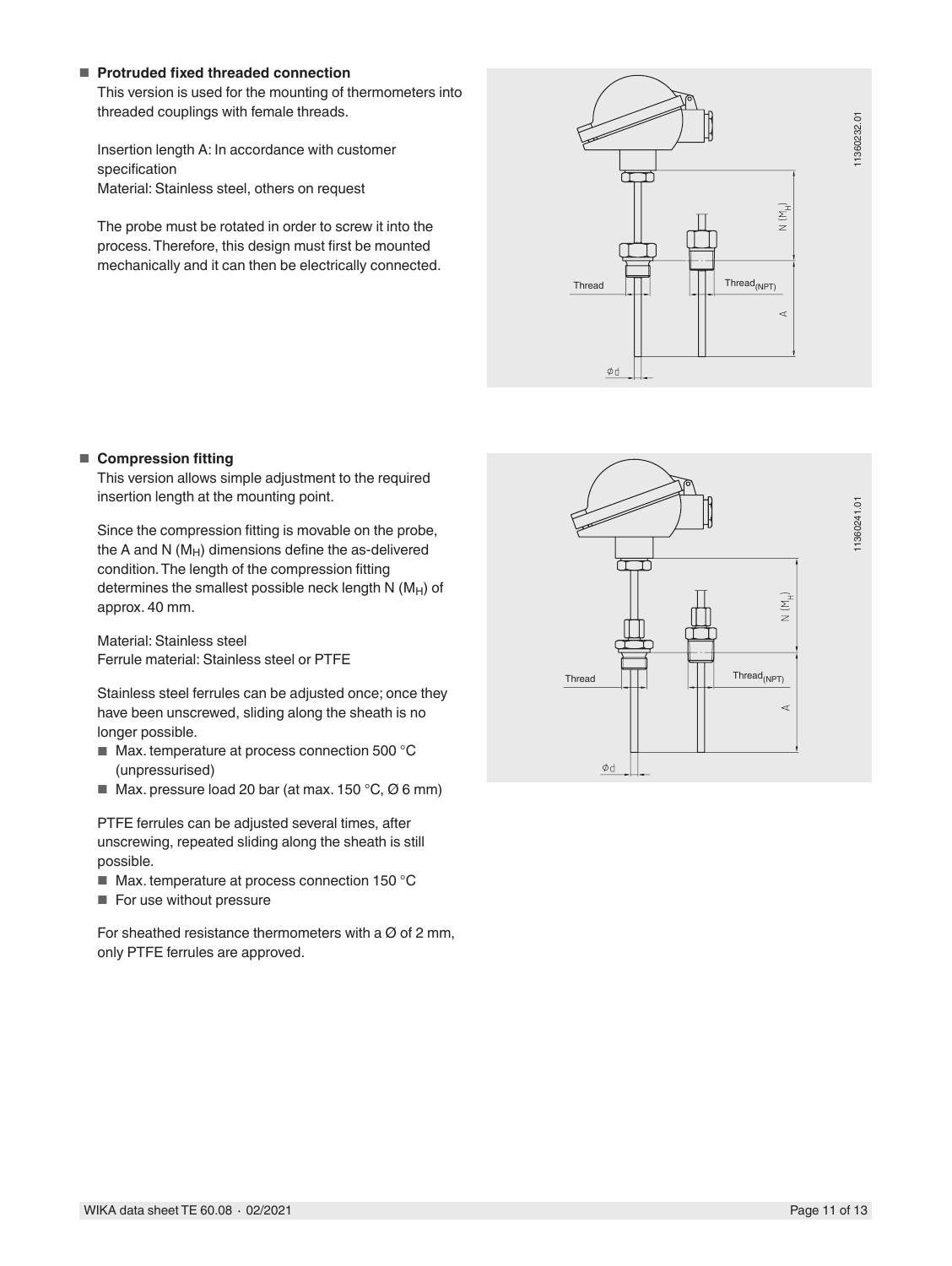#### ■ **Spring-loaded compression fitting**

This version allows easy adjustment to the desired mounting length at the mounting point, while at the same time sustaining the spring pre-tension

Since the compression fitting is movable on the probe, the A and N  $(M_H)$  dimensions define the as-delivered condition. The length of the compression fitting determines the smallest possible neck length  $N(M_H)$  of approx. 100 mm.

Material: Stainless steel Ferrule material: Stainless steel

Stainless steel ferrules can be adjusted once; once they have been unscrewed, sliding along the sheath is no longer possible.

- Max. temperature at process connection 150 °C
- For use without pressure



#### ■ **Double threaded hex bushing**

Using a double-sided threaded nipple, the thermometer can be screwed directly into the process. In this case the permissible temperature ranges must be observed.

The neck length,  $N(M_H)$ , for parallel threads depends on the height of the hexagon. This is 13 mm.

The neck length,  $N(M_H)$ , of NPT threads not only includes the hexagon height but also half of the thread height. This gives us a neck length,  $N(M_H)$ , of approx. 25 mm.